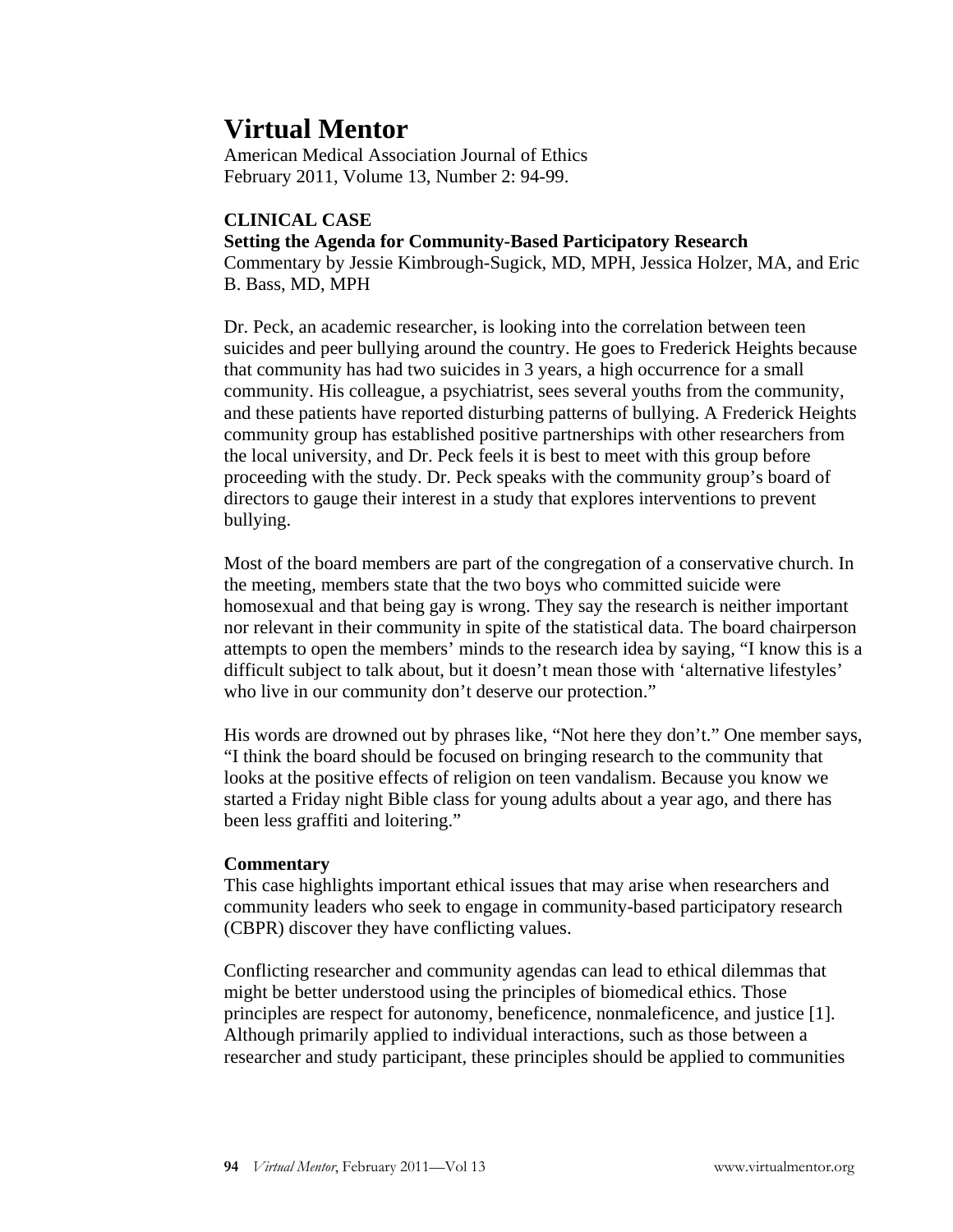as well. They may offer guidance to researchers approaching communities with the intent to engage in research on a sensitive topic.

#### **Autonomy of the Community**

In research, respect for the autonomy of individuals underpins the practice of informed consent, limiting the degree to which researchers and institutions can impose their own agendas on individuals, regardless of the potential benefit for those individuals [2]. An underlying assumption in CBPR is that the community has interests and agendas that deserve respect and deference from researchers [3]. This can be viewed as respect for the autonomy of the community, which lays the foundation for a genuine partnership between the researcher and the community.

In the case described above, Dr. Peck has come to the community with a research agenda in hand. His agenda is not that of the community, which leads to the conflict highlighted in the case. Respecting the community's autonomy—its right to pursue its own interests and values—demands developing a relationship with the community at an early stage [3, 4]. In this way, the community can exercise its autonomy in setting priorities for the partnership and the research in conjunction with the researcher. In this first phase, Dr. Peck should ask the community members about their needs and interests and how his proposed work might help meet those needs.

Conversely, Dr. Peck should ask himself, "Is my proposed research agenda driven by external factors (e.g., funding opportunities, personal interests, institutional priorities) that are controversial or not aligned with the community's agenda?" Dr. Peck assumes that his interest in understanding the causes of teen suicide so that no more teens will take their lives is shared by the group's board. He seems unaware of the complexity of his research interest and the controversy that surrounds it in the community.

#### **Beneficence and Nonmaleficence in CBPR**

While it is not expected that individual participants necessarily gain benefit from participation in traditional research [2], it is expected of CBPR that actions will be taken to improve or promote the health and well-being of community members [4]. In other words, CBPR should be beneficent—it should help the community [4]. Complementary to beneficence is nonmaleficence—do no harm—another fundamental principal in biomedical ethics [5]. Dr. Peck should ask himself, "Will my research bring benefit to the community, and is there risk of causing harm to the community or to the partnership?" If this conflict is not handled in a thoughtful manner, a study that shines more light on gay teenagers could harm rather than help those at risk. Unintended consequences may include mistrust and deterioration of the previously established partnerships between the community and other research entities. Moreover, without the support of the community, the research findings may be limited.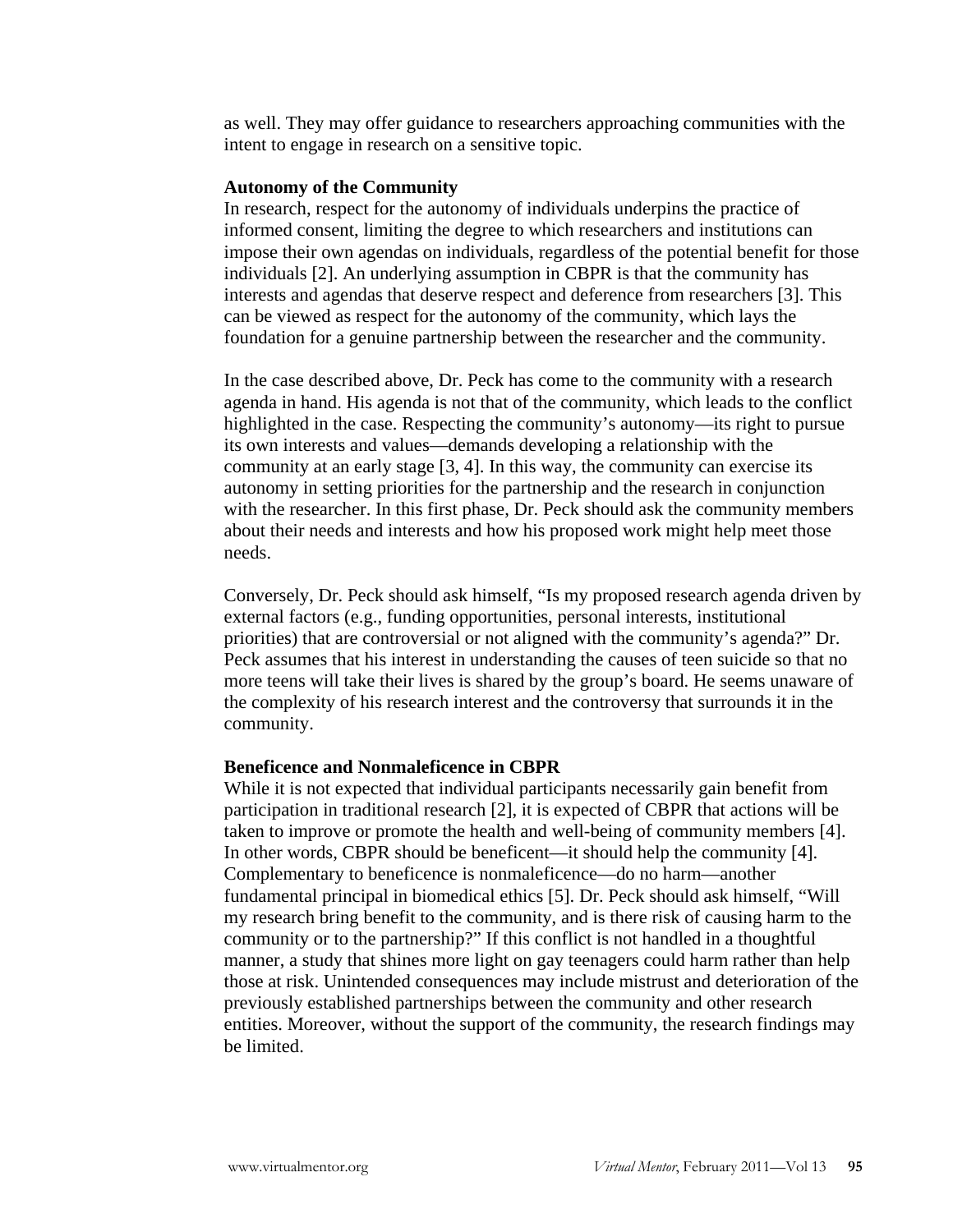#### **Social Justice in CBPR**

The concept of social justice takes the form of communitarianism and egalitarianism in CBPR. The communitarian perspective argues for developing the obligations of the community to the individual and those of the individual to the community from principles that are pluralistic and derived from within the community, rather than from external sources [6]. Egalitarianism, on the other hand, is the view that individuals deserve equal treatment, especially in the case of essential goods, such as health care. The principles of egalitarianism are derived not from the community but from the more fundamental social acknowledgement that each of us wishes to be treated fairly. One principle of egalitarianism is that each individual has the maximum amount of liberty compatible with a similar allowance for others. A second principle is that inequalities in primary goods, such as health care, are tolerated only insofar as the system in which they exist benefits the whole and everyone has an equal opportunity to seek better status [6].

In this community, Dr. Peck has identified a troubling unfairness—gay teens are bullied to a greater degree than other teens. Suicides of gay teens have occurred recently, raising the prospect that increased bullying may be related to the increased occurrence of teen suicide. This is a public health and social justice issue that deserves attention. A researcher who sees such a troubling trend in a community reasonably feels a duty as a public health professional to address the problem.

The community's lack of interest in studying the relationship between teen suicides and bullying causes conflict between the board's communitarian view and Dr. Peck's egalitarian view. The board has expressed the values it believes are fundamental in this case, derived from the values of the community. Dr. Peck has expressed a more egalitarian view that especially bad treatment of a specific group—gay teens—merits investigation and amelioration.

The tension between the communitarian and egalitarian perspectives puts Dr. Peck in a difficult position. Does he work with the community on the issue of church outreach programs' effects on vandalism, delaying or potentially forgoing development of interventions that may save the lives of vulnerable teens? Does he separate himself from the community group and go his own way to address the teen suicides and bullying?

The risk of not investigating teen suicide is that a significant public health concern may go unaddressed and that vulnerable persons within the community may continue to suffer. Dr. Peck could establish a relationship with the community's board in the hope of convincing them of the ethical imperative to pursue social justice in their community. In the interim, however, his agenda would not be advanced and there would be no guarantees it ever would be addressed.

### **Practical Options for Addressing Ethical Concerns and Conflict in CBPR**

To minimize conflict between community autonomy and the researcher's aim for community health and wellness promotion, Dr. Peck should have done more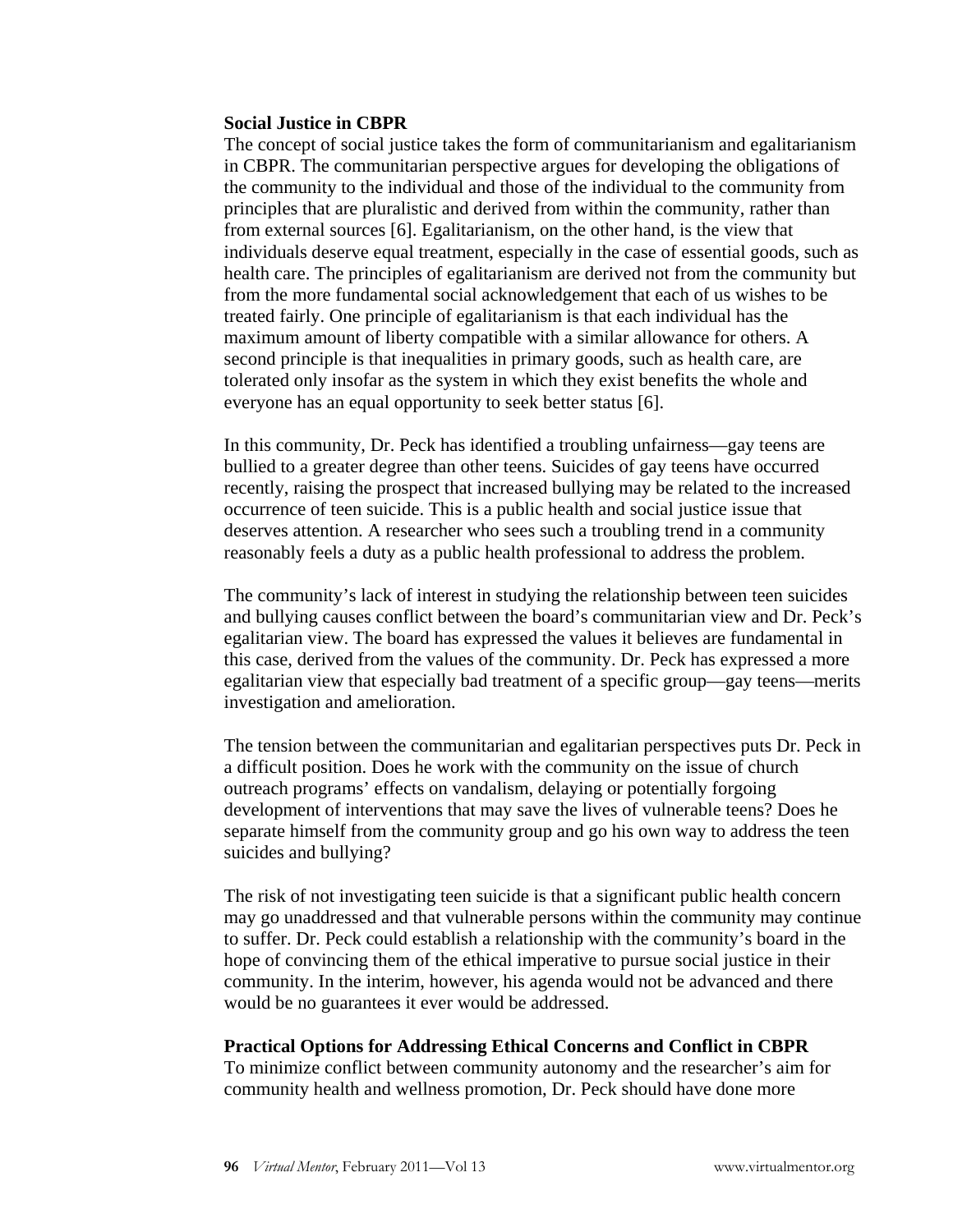preparation for his meeting with the community's board. At the very least, he needed to know what community stakeholders were represented on the board, in this case, primarily members of a conservative church who judged gays negatively. This knowledge might have enabled Dr. Peck to frame his research in terms of the generalizable consequences of bullying, suicide, and copycat suicides among adolescents—regardless of the impetus.

Seeking common ground and interests within the community could have led to a more satisfying experience and research partnership [2]. Dr. Peck should have identified and reached out to potential allies such as the board's chairperson and others in the community. Furthermore, he should have engaged the board's chairperson as a lead collaborator in the development of the research [7]. Bringing other community voices to the table [4], such as those personally affected by the suicide tragedies, might have lent substance and humanity to the discussion between Dr. Peck and the board. Finally, Dr. Peck might have reached out to public health officials, school boards, parent organizations, and town councilpersons to achieve community-wide understanding of the issue, build consensus, and identify strategies to address the public health problem.

All is not lost. Dr. Peck can still study teen suicide in Frederick Heights, despite the board's objections. He must, first and foremost, ensure good lines of communication between himself and the community's board [8, 9]. Good communication can form the basis for resolving or minimizing conflict, just as impaired communication can cause or aggravate conflict. He should seek counsel from respected colleagues and community leaders outside the board [10]. In the clinical setting, a hospital ethics committee is available for conflicts involving patient autonomy and provider intentions regarding beneficence and nonmaleficence [11]. In the CBPR setting, there may not be an equivalent ethics committee other than an institutional review board. However, seeking advice from colleagues in and out of this field of research, as well as nonresearchers related and unrelated to the town, might prove helpful in sorting out the complexities of the conflict and salvaging the research relationship.

Alternatively, Dr. Peck and the board may reach a point where they agree to disagree [10]. In that instance, Dr. Peck may pursue his research interests without the help of the board. If he establishes relationships with other entities or members of the community, Dr. Peck may form a different partnership.

Regardless of whether or not Dr. Peck can reach an agreement with the community's board, it will be important for him to apply the principles of virtue ethics to his CBPR experience [12]. In situations of conflict, the virtues of compassion, courage, honesty, and humility all have a role. Dr. Peck's compassion for the victims of bullying should be accompanied by courage in expressing his concerns. In doing so, he will need to be honest about his interests and abilities, while also being humble enough to recognize that he cannot solve the problem without help from people in the community.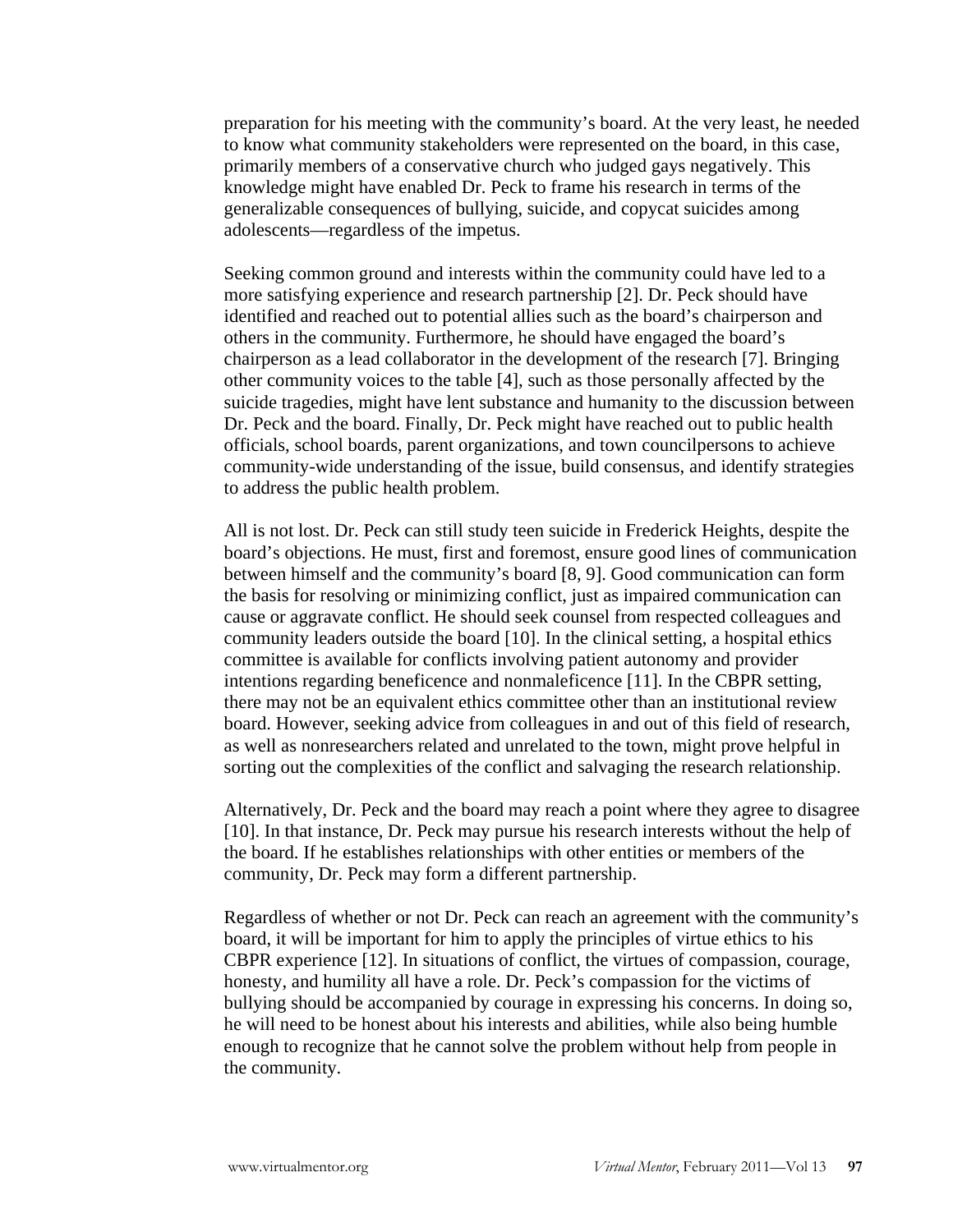## **References**

- 1. Beauchamp T, Childress J. *Principles of Biomedical Ethics*. 6th ed. Oxford: Oxford University Press; 2008: 12-13.
- 2. The National Commission for the Protection of Human Subjects of Biomedical and Behavioral Research. The Belmont Report: ethical principles and guidelines for the protection of human subjects of research; 1979. National Institutes of Health. http://ohsr.od.nih.gov/guidelines/belmont.html. Accessed January 5, 2011.
- 3. Minkler M, Wallerstein N, eds. *Community-Based Participatory Research for Health: From Process to Outcomes*. 2nd ed. San Francisco, CA: Jossey-Bass Publishers; 2008.
- 4. Israel BA, Schulz AJ, Parker EA, Becker AB. Review of community-based research: assessing partnership approaches to improve public health. *Annu Rev Public Health*. 1998;19:173-202.
- 5. Beauchamp, Childress, 149-153.
- 6. Beauchamp, Childress, 246-248.
- 7. Ross LF, Loup A, Nelson RM, et al. The challenges of collaboration for academic and community partners in a research partnership: points to consider. *J Empir Res Hum Res Ethics*. 2010;5(1):19-31.
- 8. Jones L, Wells K. Strategies for academic and clinician engagement in community-participatory partnered research. *JAMA*. 2007;297(4):407-410.
- 9. Schwartz H, Szeto M, Stewart C. Conflict resolution. Nonprofit Coordinating Committee of New York. http://www.npccny.org/info/pmei7.htm. Accessed December 12, 2010.
- 10. Horowitz CR, Robinson M, Seifer S. Community-based participatory research from the margin to the mainstream: are researchers prepared? *Circulation*. 2009;119(19):2633-2642.
- 11. Rosner F. Hospital medical ethics committees: a review of their development. *JAMA*. 1985;253(18):2693-2697.
- 12. Schaffer MA. A virtue ethics guide to best practices for community-based participatory research. *Prog Community Health Partnersh*. 2009;3(1):83-90.

Jessie Kimbrough-Sugick, MD, MPH, is a clinical fellow in the department of internal medicine at Johns Hopkins School of Medicine in Baltimore. She is a coinvestigator on a community-based participatory research project evaluating the effectiveness of a patient navigator intervention with African American women who have low literacy and mammography screening adherence behavior.

Jessica Holzer, MA, is a PhD candidate in the Department of Health Policy and Management at the Johns Hopkins Bloomberg School of Public Health in Baltimore. Her interests include community engagement in research, research ethics, and access to health care.

Eric B. Bass, MD, MPH, is the editor in chief of *Progress in Community Health Partnerships*, a new journal sponsored by the Johns Hopkins University (JHU) Urban Health Institute and the W.K. Kellogg Foundation. Dr. Bass is a professor of